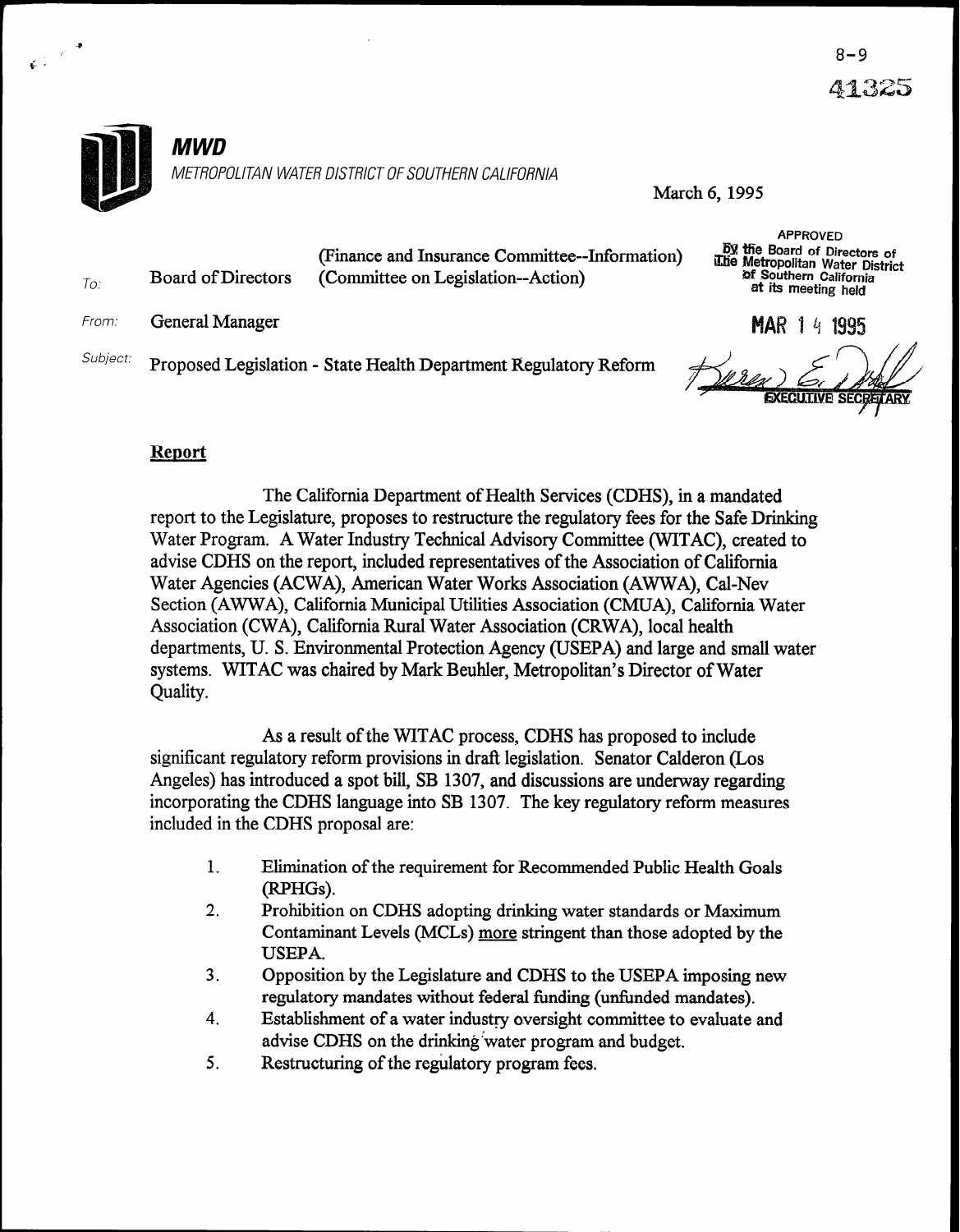## Board of Directors -2- March 6, 1995

C

The elimination of the legislative mandate for RPHGs is very significant to Metropolitan, its Member Agencies and to all public water systems. MCLs are set by USEPA and CDHS to be fully protective of public health taking cost of compliance, treatment feasibility and other practical issues into consideration. RPHGs, however, are mandated to be set considering only health impacts without regard to cost or other considerations. As a result, the RPHG for some contaminants will be much lower than the MCL. RPHGs are unique to California and are not required in any other state.

RPHGs have the potential to cause very significant costs to Metropolitan and its Member Agencies. Additional information on the impacts of RPHGs is given in Attachment No. 1.

The legislation proposed by CDHS also includes changes in the regulatory fee structure for public water systems. Currently, all systems pay an annual fee based on actual time spent by CDHS on each system (inspections, permits, etc). The amount of time is highly variable from year to year depending on CDHS staffing and priorities which has resulted in widely fluctuating and unanticipated billings. CDHS proposes to change to a service connection based fee. Additional information on the proposed changes in the regulatory fee structure is given in Attachment No. 2.

SB 1307 is currently a spot bill and does not include the actual regulatory reform language. CDHS has provided Senator Calderon with their draft proposed language and it has been reviewed by water industry representatives and Metropolitan staff. If SB 1307 is amended as proposed, it would provide the regulatory reform described in this letter.

Support for the concepts included in the CDHS legislative proposal has been indicated by AWWA, ACWA, CWA, CRWA and California Association of Environmental Health Administrators.

A number of presentations on this issue have been made to the Member Agency Managers and Member Agency Water Quality Managers. A special workshop was held on February 28,1995 which was attended by about 20 persons from Member Agencies and their subagencies. While no one is enthused about any possible fee increases caused by restructuring the existing fee program, the significant reduction of long-term costs due to the regulatory relief proposed is recognized by all.

### Recommendation

It is recommended that your Board support, in concept, the Regulatory Reform legislative proposal from the State Department of Health Services and adopt a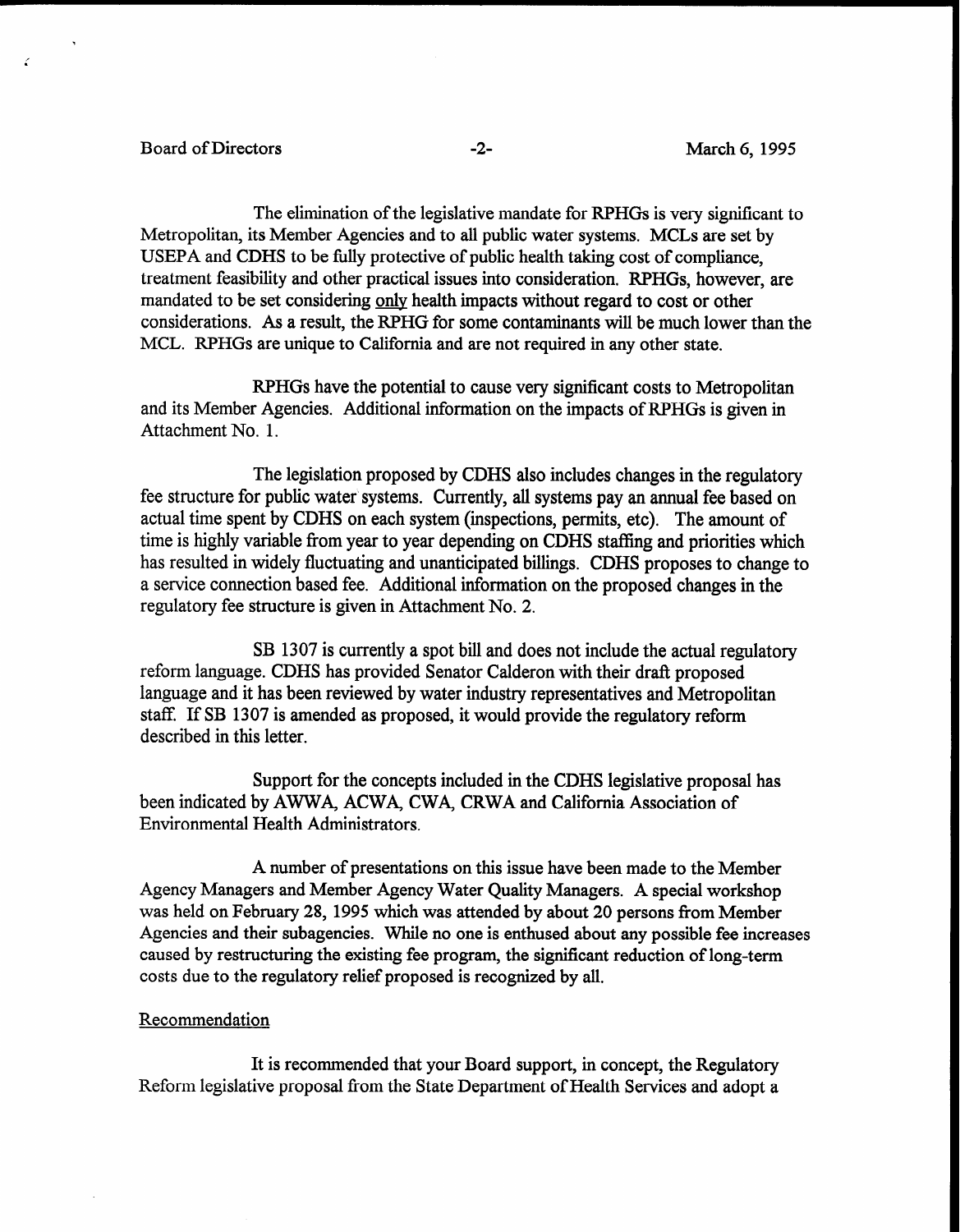Board of Directors -3- March 6, 1995

 $\zeta$ 

WATCH position on SB 1307 to assure that the benefits of eliminating the RPHGs are achieved in the legislation.

> John R. Wodraska General Manager

Submitted by:

nsk eron

**King Mark D. Beuhler** Director of Water Quality

Concur:

John R. Wodraska General Manager

CEA/sdf dhsbdlt2. cea

Attachments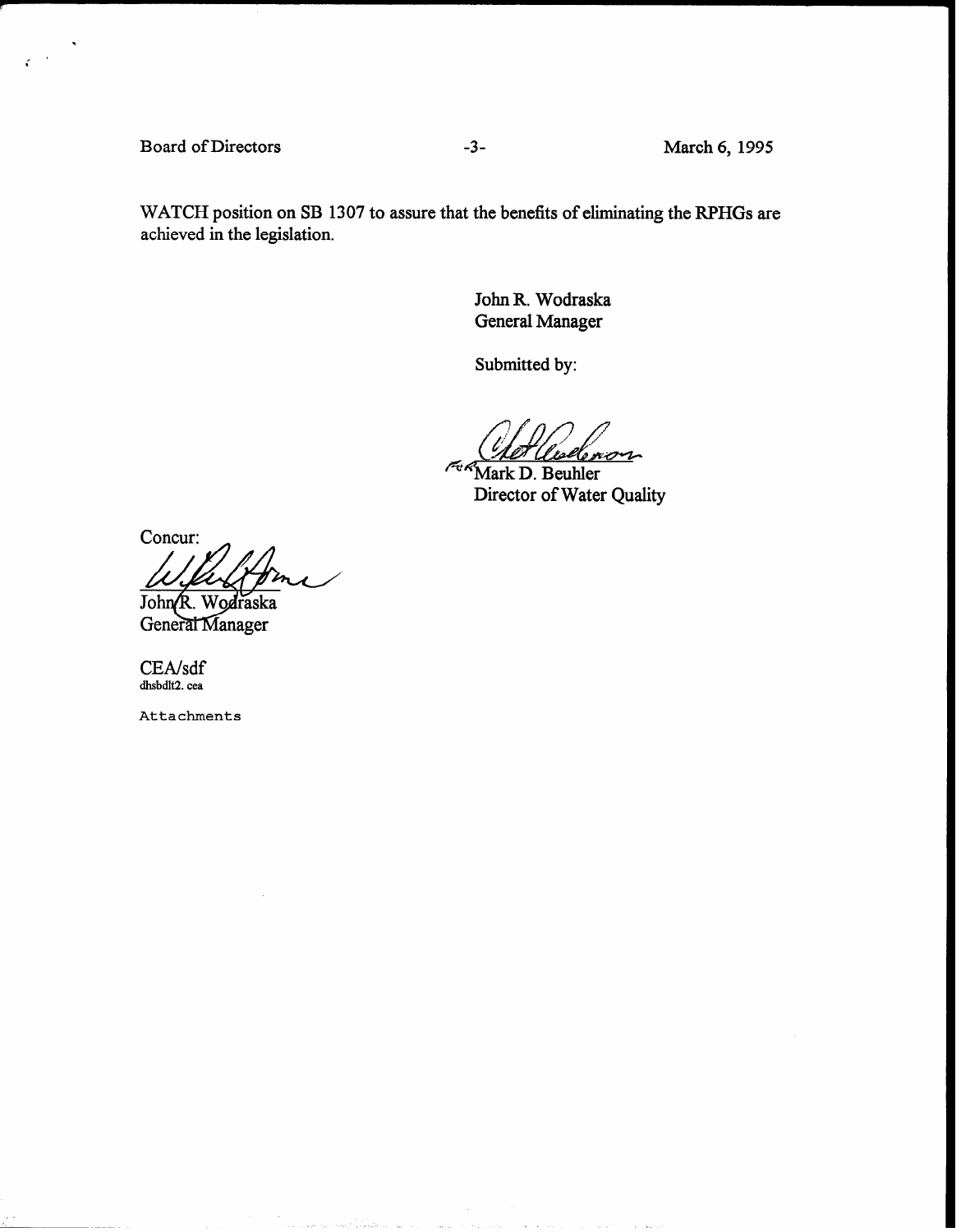### ATTACHMENT NO. 1

<sup>i</sup>.

#### IMPACTS OF RECOMMENDED PUBLIC HEALTH GOALS (RPHGs)

RPHGs were mandated by passage of AB 21 (Sher-Palo Alto) in 1989. It should be noted that the regulatory environment at that time, which prompted Assemblyman Sher to push for RPHGs, was very different. USEPA had been moving very slowly in setting new standards for organic chemicals which were beginning to show up in drinking water wells and there was increased public concern. USEPA and CDHS have since adopted new MCLs for many additional contaminants.

In 1994, CDHS moved to adopt RPHGs in accordance with the existing legislative mandate, but the authority and responsibility to do so has recently passed to Cal-EPA. That agency may promulgate the RPHGs at any time. When adopted, RPHGs will result in significant increased costs with very little health benefit and may cause public confusion about the safety of their drinking water.

1. costs: A January, 1993 CDHS report to the Legislature estimated the statewide cost of compliance with RPHGs by water systems larger than 10,000 service connections will be between \$24 million and \$59 million each year. These estimates did not cover arsenic, radon and trihalomethanes, for which the RPHGs will definitely be LITHATOMETHANES, TOI WHITCH THE NERGS WITH GETTHITETY I Health Hazard Assessment has already developed the RPHG for nearth nazaru Assessment has arready deveroped the RPAG for arsenic and has indicated it will be set at 0.002 parts per billion which is 100 times lower than even the lowest expected USEPA MCL.)

2. Public confusion: All public water systems currently z. Public confusion: All public water systems curre notify their customers annually of how their water supply compares to the MCLs. The law requires that if RPHGs are adopted, systems will also have to compare their water to the RPHGs. All drinking water systems will have some constituents that exceed RPHGs. The result will be to make the public unsure about the safety of their drinking water even though it meets all MCLs.